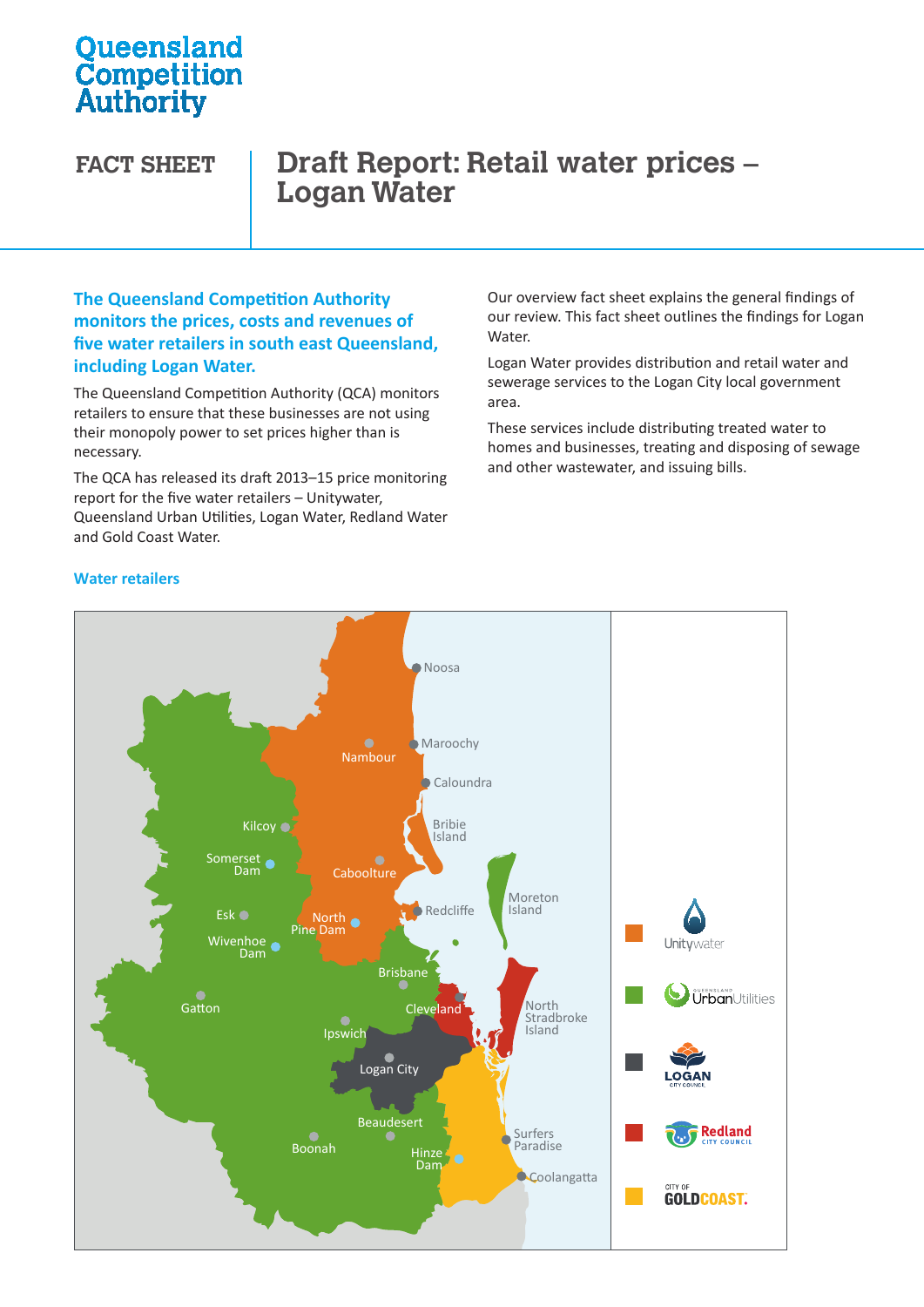### **Residential Bills**

The QCA found that residential bills for 2013–14 for a household using 200 kilolitres of water a year will increase by 17.8% in the former Logan City Council area, 20% in the former Gold Coast City area and 4.7% in the former Beaudesert Shire area. The increases arise from changes in retail and distribution charges, bulk water charges and the expiry of the bulk water rebate.

 These increases are higher than the figures published by Logan Water in May 2013: the May figures did not include the expiry of the bulk water rebate.

To help customers understand changing prices, we recommend water retailers explain the reasons for the change in each part of the bill as well as the overall change. commend water retailers explain the reasons for the<br>hange in each part of the bill as well as the overall<br>hange.



### **Logan Water's residential bill increases in 2013–14**

## **Costs – draft findings Logan** 800 50 **Residenal bill** (\$)

The QCA found that Logan Water's costs of supplying water and sewerage activities could be 5.6% (\$23m) lower for 2013-15. For example, the QCA has lower estimates of operating costs. b t  $\overline{a}$ 2012–13 2013–14

### **Logan Water's 2013–15 costs – Logan Water and QCA calculations Logan**



#### Revenues – draft findings 113.5 104.1

Logan Water's revenues are below prudent and efficient costs. Logan Water's revenues are 5.0% below the QCA 20 MAR In 2013–14 and 5.0% below in 2014–15.

We therefore found no evidence of Logan Water exercising its monopoly power in 2013-15.

### **Logan Water's revenue – Logan Water and QCA**  80 **\$M calculations**  60



### **Costs**

Part of our role is to establish whether Logan Water's costs are both required (prudent) and as low as possible (efficient). Our estimates of prudent and efficient costs determine the maximum allowable revenue (MAR).

The MAR is a key test for monopoly pricing. If a business' revenue significantly exceeds the MAR for a sustained period, the business may be using its monopoly power to obtain unjustified returns.

### **Have your say – submissions**  0

Submissions on our draft report are welcomed and should be submitted no later than 28 February 2014. Our final report is due on 31 March 2014.

Visit our website for more information: www.qca.org.au